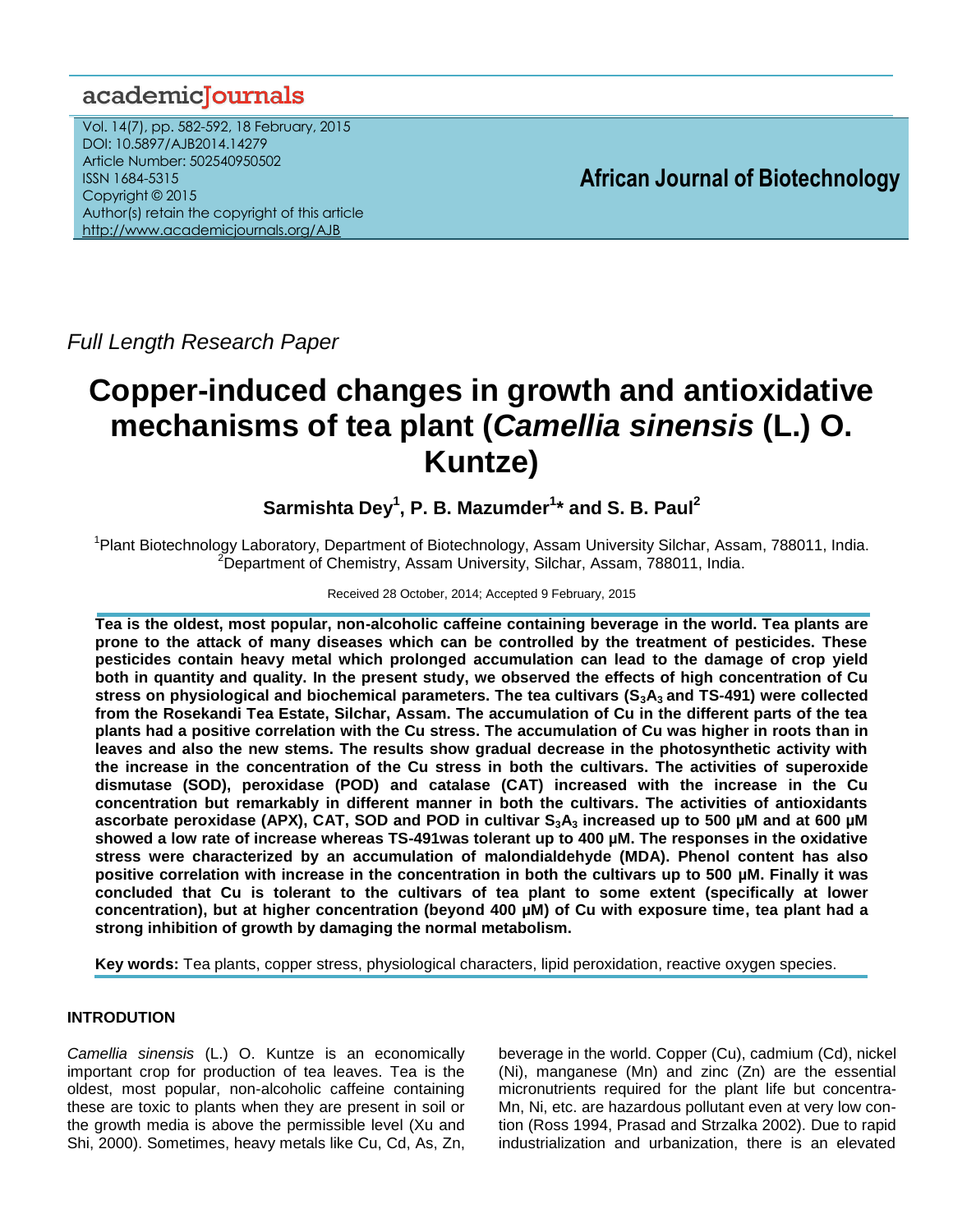emission of toxic heavy metals which enters the biosphere and affects the growth and development of plants (Nriagu and Pacyna, 1988; Kabata- Pendias, 2001). Pesticides and fertilizers are the other major sources of heavy metal which are directly taken up by plants. As Cu is an essential element, it participates in number of physiological processes, and is an essential cofactor for many metalloproteins, but due to excess amount of copper present in cells, causes problems by inhibiting the plant growth which impairs important cellular processes like photosynthetic electron transport (Demirevska-kepova et al., 2004). Since copper is both an essential cofactor and a toxic element, involving a complex network of metal trafficking pathways that must prevent accumulation of the metal in the freely reactive form (metal detoxification pathways) and ensure proper delivery of this element to target metalloproteins is necessary. Cu as fungicides and pesticides are very effective in the control of the diseases in tea plants and are widely used (Gallagher et al., 2001; Singh, 2005), but higher concentration can cause adverse effect in plants by lowering the chlorophyll content, delay in flowering, reduction in the number and quality of shoots which leads to fall down in the quality of tea (Setia, Kaur, and Setia, 1989). The accumulation of Cu at the higher concentration through direct contact or from the food chain is harmful to human beings who consume tea. Heavy metals such as iron, copper, zinc, nickel, manganese, lead and cadmium can cause oxidative stress, producing enzymatic and non-enzymatic antioxidative reaction responses and lipid peroxidation in plants. The exposure of Cu can cause toxicity to the plants which is due to oxidative damage to the biological macromolecule by redox cycling, depletion of glutathione and alteration of homeostatis (Stohs and Bagchi, 1995). Due to the accumulation of Cu in excessive manner leads to the production of reactive oxygen species (ROS) which can damage lipids, nucleic acids, proteins, amino acids, carbohydrates and other complex molecules produced from all these in cells (Pietrini et al., 2003). To overcome such stress, plants evolved much effective mechanism to detoxify the ROS (Dat et al., 2000). A group of effective antioxidants are present in plants to maintain the antioxidant potential in the cells, which detoxify the production of reactive oxygen species. Many researches showed that amounts of antioxidant enzymes like superoxide dismutase (SOD) and peroxidase (POD) increase in plants when highly exposed to heavy metals

(Acar et al., 2001). Peroxidase plays a crucial role in physiological events which are related to diminishing growth of plants by lignification, cross-connection of cell wall polysaccharides, oxidation of indole-3-acetic acid (IAA), cell elongation and phenol oxidation (Mocquot et al., 1996). Rate of ROS formation and efficiency, and capacity of detoxification mechanisms in plants determine the level of damage of cells under stress conditions. Hence in this study, we observed the effects of Cu stress at different concentrations on some physiological indicators such as growth (shoot and root length), rate of photosynthesis, enzymatic activity of scavengers of ROS such as SOD, peroxidase (POD), ascorbate peroxidase (APX), catalase (CAT), malondialdehyde (MDA) on two cultivars of tea plants *viz.* clonal tea plants,  $S_3A_3$  and the tea plants produced from seeds, TS-491.

#### **MATERIALS AND METHODS**

#### **Experimental condition**

Three months old plants of the two cultivars viz.  $S_3A_3$  (clonal propagated) and TS-491(developed from seeds) were collected from the Rosekandy Tea Estate, Assam, India. The plants were then transferred to Hoagland solution as nutrient media and allowed to get stable for seven days. The plants were treated with  $CuSO<sub>4</sub>$  at different concentrations of 50, 200, 300, 400, 500 and 600 µM in the nutrient solution (Hoagland and Amon, 1938). The control plants were left as untreated, and allowed to grow only in Hoagland solution. The top four leaves were collected for measuring the

various enzymatic activities after  $2^{nd}$ ,  $4^{th}$  and  $7^{th}$  days of the treatment.

#### **Morphological and growth analysis**

The roots, stem and leaves of the two cultivars  $S_3A_3$  and TS-491 were collected and analyzed for the morphological characters like growth of the different parts of the plants, appearance of new leaves, new stems etc.

#### **Determination of chlorophyll content**

The chlorophyll content of the matured leaves of both treated and control plants of both cultivars was determined following the protocol of Hegedus et al. (2001). 0.1 g leaf extract was dissolved in 80% acetone and optical density was determined using UV -VIS spectrophotometer (Thermo Fisher) at 645 and 663 nm, respectively. The values of optical density was assayed and

\*Corresponding author. E-mail: [pbmazumder65@gmail.com.](mailto:pbmazumder65@gmail.com)

**Abbreviations: ROS,** Oxygen species; **POD,** peroxidase; **APX,** ascorbate peroxidase; **CAT**, catalase; **SOD,** superoxide dismutase; **PVP,** polyvinylpyrrolidone; **NBT,** nitrobluetetrazolium; **MDA,** malondialdehyde

Author(s) agree that this article remain permanently open access under the terms of the Creative Commons Attribution License 4.0 [International License](http://creativecommons.org/licenses/by/4.0/deed.en_US)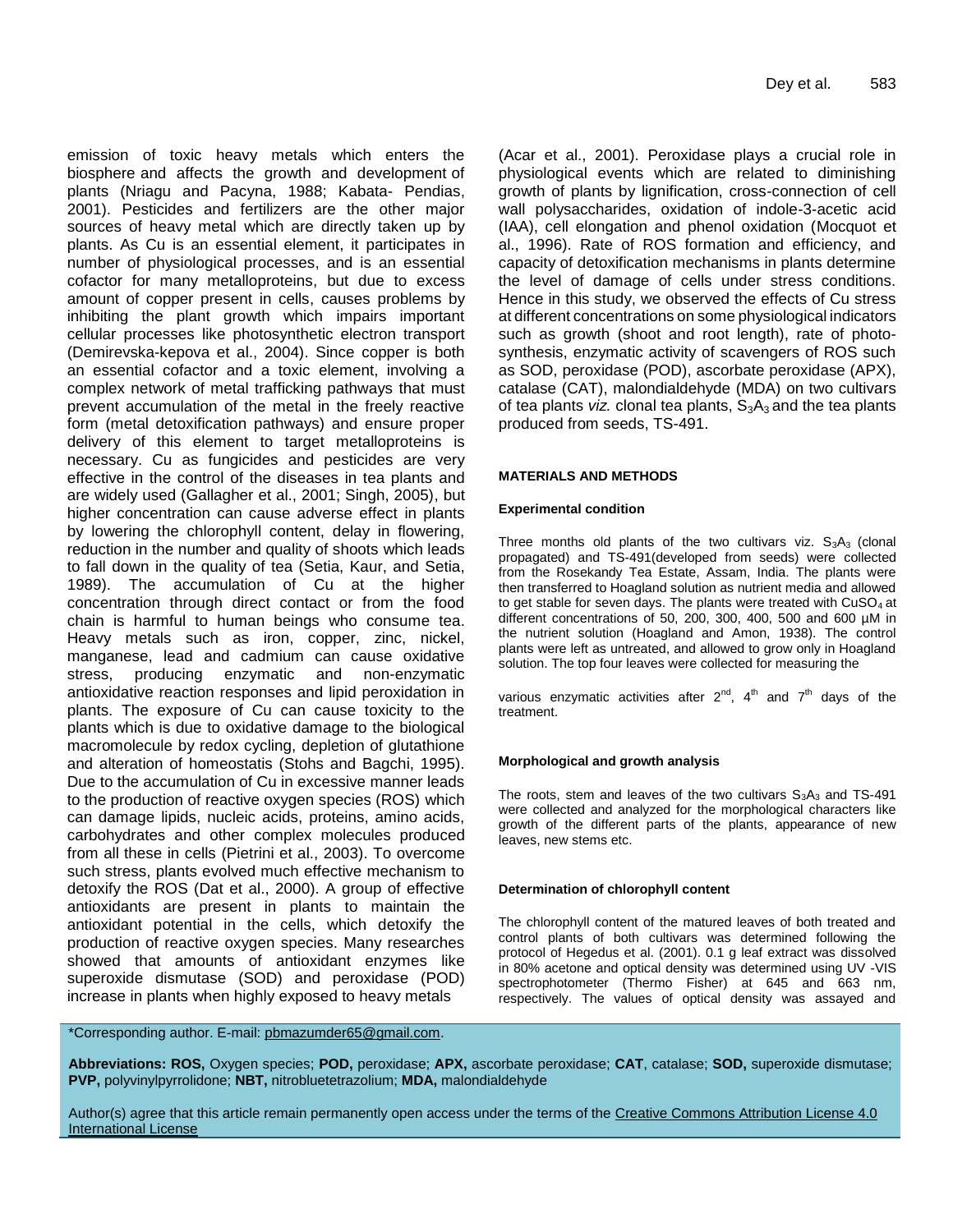expressed as  $\mu$ g g<sup>-1</sup> fresh weight.

#### **Assay of enzyme activity**

For determining the enzyme activities, 0.5 g leaves were dippedi

liquid nitrogen and then homogenized in a chilled mortar and pestle in 5 ml 50 mM cold phosphate buffer of pH 7.8 containing 2% polyvinylpyrrolidone (PVP). The filtrate homogenate was centrifuged at 13000 *g* for 20 min at 4°C and the supernatant were used for determining the enzyme activities. The antioxidant ability of leaves was determined by measuring the POD activity at absorbance of 470 nm due to the oxidation of guaiacol (Wu and von Tiedemann, 2002). SOD activity was measured by the inhibition of nitrobluetetrazolium (NBT) reduction (Krivosheeva et al., 1996). CAT activity was measured with the help of the absorbance at 240 nm (Pinhero et al., 1997).

#### **Determination of lipid peroxidation and phenolic content:**

The 0.5 g fresh weight of leaves was homogenized in a pre-chilled mortar pestle in 5 ml of 50 mM cold Na-phosphate buffer (pH 7.8), with 0.1 mM EDTA and 1% (w/v) PVP. After centrifugation at 13,000 *g* for 30 min at 4°C, supernatant was used for further analysis. The level of peroxidation was determined in terms of 2 thiobarbituric acid (TBA) (Liu et al., 1996). To determine the total phenolic components, the 0.5 g of leaves were extracted in ethanol and then the content was estimated with the changes in absorbance at 520 nm (Mahadevan and Sridhar, 1996).

#### **Statistical analysis**

All the experiments were done in triplicate and the mean were taken. Statistical analysis of mean values and standard deviations (SD) were performed for all the data. The significant difference was set between treatments at  $p < 0.01$  or  $p < 0.05$ .

# **RESULTS**

# **Effect of high concentration of copper on tea morphological characters**

Tea plants showed different degrees of symptoms in different concentrations of copper stress. With the increase in the concentration of copper, the roots suffered mostly which is followed by leaves and then new stems (data was not given). The leaves first developed some brown spots, yellow patches, become dry and then fell off. At the highest concentration of 500 and 600 µM, less number of new leaves appeared, and most of the leaves became withered in both the cultivars. The number of new stems was very less and gradually the growth rate decreased. The fresh and dry weights of roots and leaves were analyzed and the results reflected that growth rate of the copper treated plants with respect to the control was less. The dry weight of the organs of the treated plants decreased with the increase in the concentration of the copper in both cultivars with respect

to exposure days. In the highest concentration (600 µM), the inhibition was the strongest with the smallest growth rate of roots, leaves and stem compared to tea plants treated with lower concentrations.

# **Effect of Cu on chlorophyll content**

Chlorophyll is an important pigment which plays a vital role in the process of photosynthesis. Table 1 shows that there was a significant negative correlation between the concentration of Cu and the chlorophyll contents in the tea plants. With the exposure of high concentration of copper, the total chlorophyll content of both the cultivars decreased. The level of decrease of chlorophyll content is high in TS-491 than the cultivar  $S_3A_3$ . From Table 1A, we can conclude that at higher concentration of 400, 500 and 600 µM, there was a gradual decrease in the chlorophyll content in cultivar  $S_3A_3$  whereas from Table 1B, we observed the decrease was more than two fold in cultivar TS-491 compared to  $S_3A_3$ . In  $S_3A_{3}$ , at control, the total chlorophyll content was 90.12  $\mu$ g g<sup>1</sup> fresh weight on 2<sup>nd</sup> day and chlorophyll content decreased gradually as the Cu concentration increased; whereas, maximum decrease in chlorophyll content was found to be started from 400 µm onwards where the content has degraded and ended up at 42.13 µg g<sup>-1</sup> fresh weight on  $7<sup>th</sup>$  day at 600 µm Cu concentration. Whereas in TS-491, the chlorophyll content was 94.12 µg  $g^{-1}$  fresh weight on 2<sup>nd</sup> day at control, and from 300 µM concentration onwards, the content degraded more than two folds and ended up at 18.09 µg g<sup>1</sup> fresh weight on 7th day at 600 µm Cu concentration. The observation indicates that compared to cultivar  $S_3A_3$  cultivar, TS-491 was more sensitive to copper stress.

# **Effect of high concentration of Cu on antioxidative enzymes**

Plants are exposed to abrupt stress daily and seasonal changes in the environment, and they have a wide spectrum of developmental responses and biochemical adaptations to stress condition. During normal metabolic activities and due to the consequences of environmental condition,  $O<sub>2</sub>$  is capable of giving rise to reactive oxygen species (Mittler et al., 2004). ROS include the superoxide radical, hydroxyl radical and hydrogen peroxide which are toxic to plants (Dismukes et al., 2001, Vellosillo et al., 2010). The activities of APX, CAT, SOD and POD gradually decreased with increase in the concentration of Cu.

It was observed that with respect to control, there was a significant increase in the APX activity in  $S_3A_3$  cultivar up to the  $4<sup>th</sup>$  day of 600 µM concentration, but there was a slight decrease in the APX activity on the  $7<sup>th</sup>$  day of600 µM (Figure 1). On the other hand, there was only a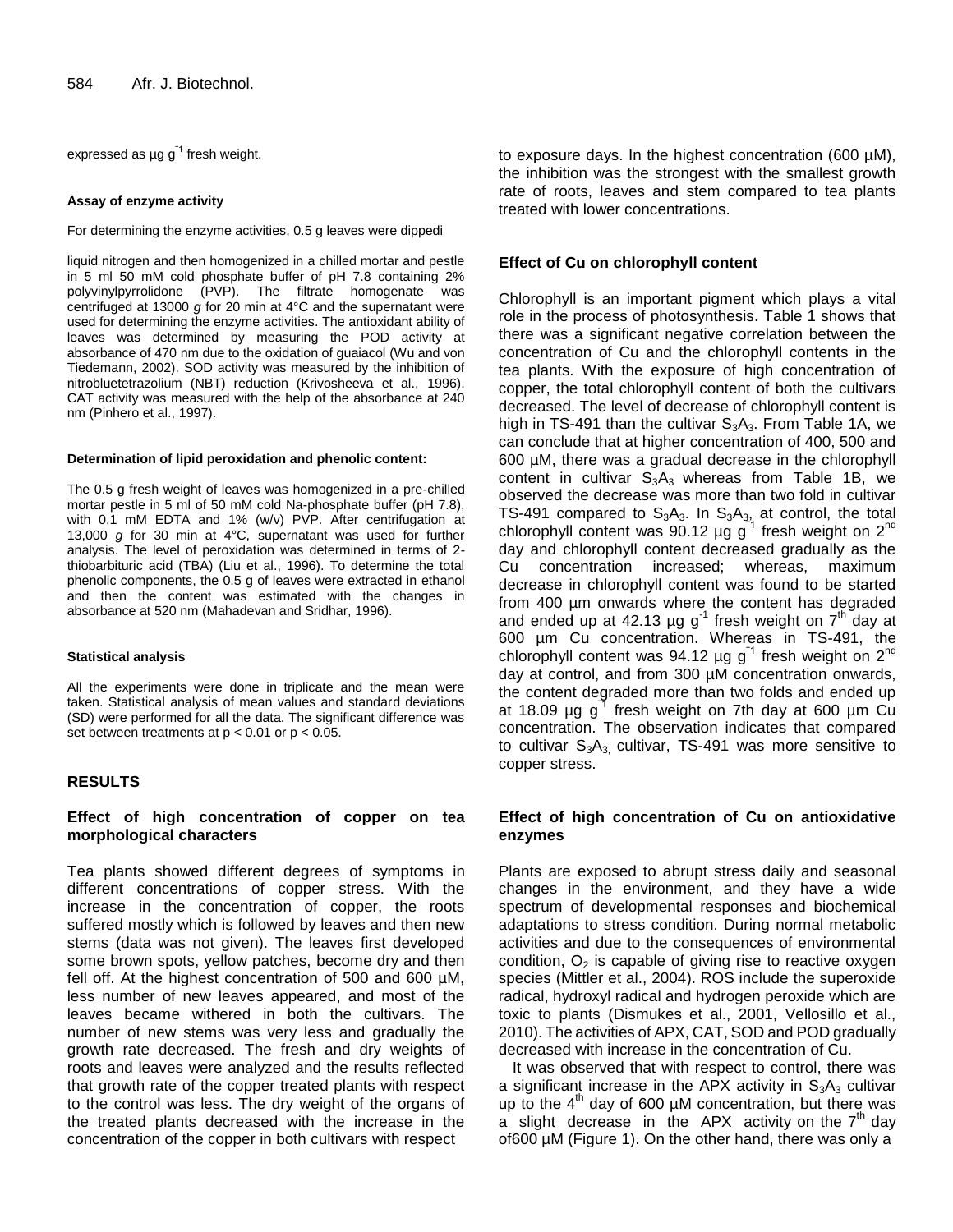| Treatment (µM) | $2nd$ day        | $4th$ day                               | $7th$ day        |
|----------------|------------------|-----------------------------------------|------------------|
|                |                  | $\mu$ g g <sup>-1</sup><br>fresh weight |                  |
| $(A)$ $S_3A_3$ |                  |                                         |                  |
| control        | $90.12 \pm 0.52$ | 88.92±0.78                              | 86.58±0.93       |
| 50             | $86.25 \pm 0.38$ | $85.65 \pm 0.67$                        | $82.29 \pm 1.4$  |
| 200            | $83.31 \pm 0.26$ | $82.62 \pm 0.81$                        | $80.19 \pm 1.36$ |
| 300            | 81.02±0.29       | 79.93±0.51                              | 75.14±0.86       |
| 400            | 71.92±0.42       | 68.23±0.86                              | 63.89±0.99       |
| 500            | $65.23 \pm 0.36$ | 62.18±0.91                              | 56.12±0.69       |
| 600            | 54.23±0.39       | $50.19 \pm 0.57$                        | 42.13±0.86       |
| (B) TS491      |                  |                                         |                  |
| control        | $94.14 \pm 1.08$ | $92.01 \pm 1.46$                        | 89.03±1.49       |
| 50             | $90.13 \pm 1.09$ | 87.32±1.26                              | 84.28±0.99       |
| 200            | 83.93±0.92       | 80.02±1.21                              | 78.21±1.22       |
| 300            | 73.32±1.03       | 70.89±1.22                              | 67.12±1.36       |
| 400            | 61.07±0.99       | 52.87±0.87                              | 49.89±1.32       |
| 500            | 49.27±1.29       | 36.87±1.27                              | $32.13 \pm 1.36$ |
| 600            | $36.23 \pm 1.28$ | $23.9 + 0.99$                           | 18.09±1.21       |

**Table 1.** Effects of different concentration of Cu on total chlorophyll contents of cultivar (A) S3A3 (B) TS-491.



Figure 1. Effect of increasing concentrations of Cu on APX activity in leaves of two cultivars of tea  $S_3A_3$  and TS-491.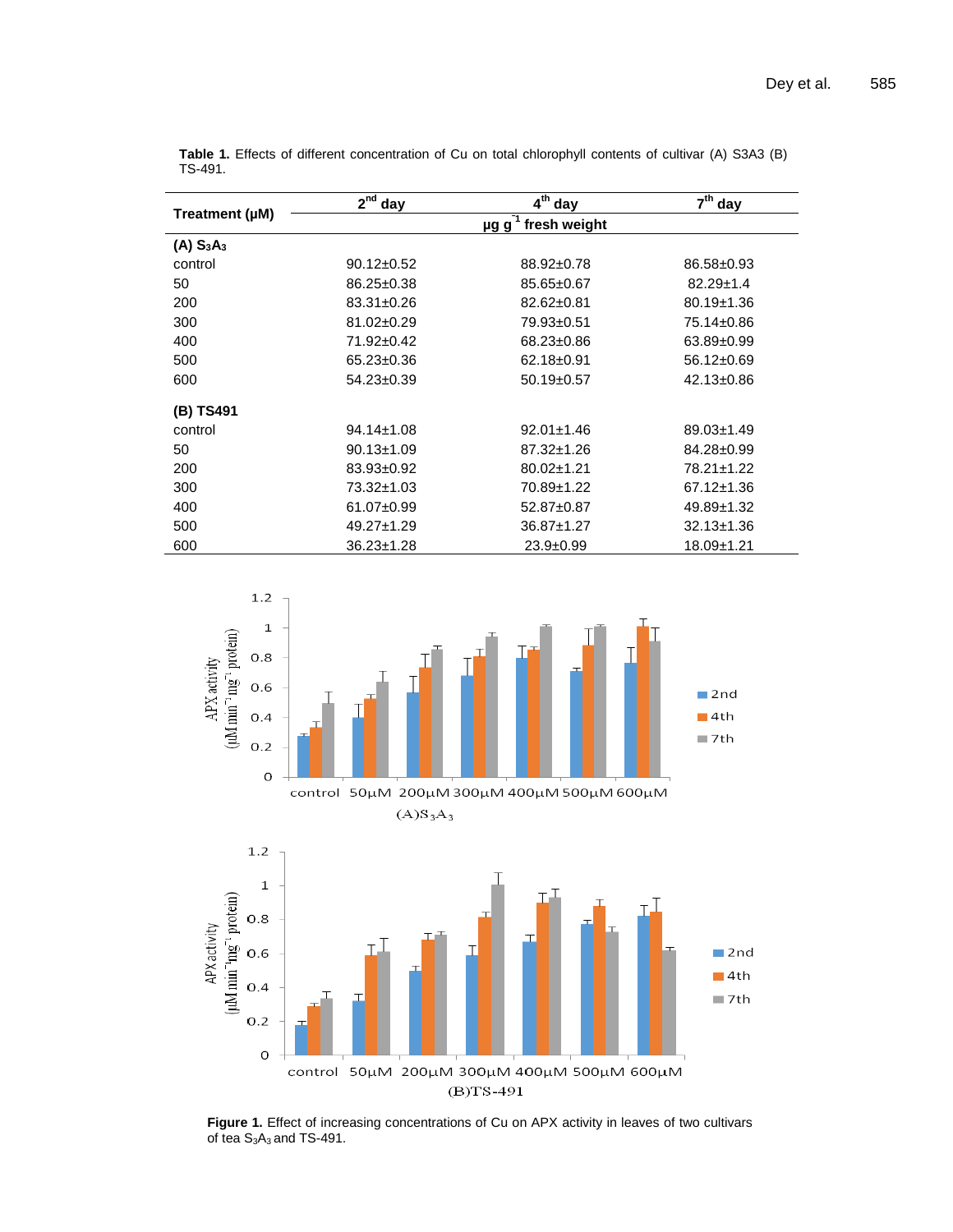

**Figure 2.** Effect of increasing concentrations of Cu on CAT activity in leaves of two cultivars of tea  $S_3A_3$  and TS-491.

marginal increase in the APX activity with the exposure of Cu up to 200 µM in TS491 cultivar; but further increase in the concentration of Cu resulted in a significant increase (more than two fold) in the activity specially from the  $2<sup>nd</sup>$ day of 300  $\mu$ M and continued up to  $4^{\text{th}}$  day of 400  $\mu$ M compared to the lower concentration, finally the APX activity started to decline from  $7<sup>th</sup>$  day of 500  $\mu$ M in TS-491. Catalase has double function, as a primary enzymatic mechanism it generally decomposes the toxic  $H<sub>2</sub>O<sub>2</sub>$  generated during oxygen metabolism by the aerobic organisms and it also catalyses the oxidation of H donors with the consumption of one mole of peroxide (Havir and Mchale, 1987). From Figure 2A and B, it was observed that there was a significant increase in the CAT activity occurs in both the cultivars.  $S_3A_3$  is found to be more

tolerant compare to the cultivar TS-491. The increase in the CAT activity of  $S_3A_3$  cultivar continued even at higher concentration of Cu up to  $4<sup>th</sup>$  day of 600 µM; but, there was slight decrease in the activity on the  $7<sup>th</sup>$  day of 600 µM. whereas in TS-491 the decrease in the CAT activity was observed from 400 µM itself. The same trend of result has been found in the activity of SOD in both the cultivars. From Figure 3A, it can be observed that in the cultivar  $S_3A_3$  the activity showed a positive correlation with the increasing concentration. There was increase in the SOD activity by one fold with the subsequent increase in the concentration with respect to the exposure days. Whereas in cultivar TS-491, the increase in the activity was up to 400 µM concentration and with further increase in the concentration the activity was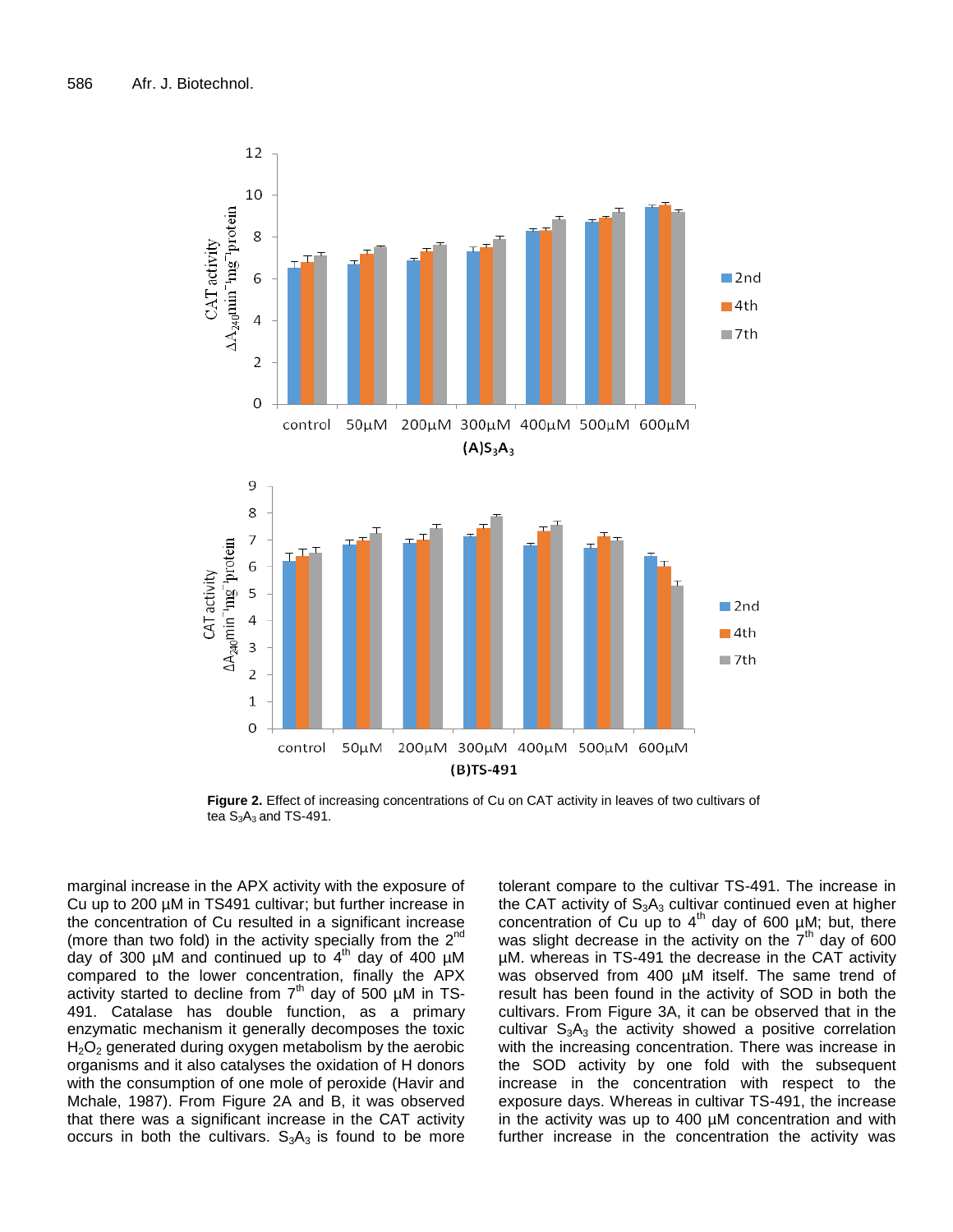

**Figure 3.** Effect of increasing concentrations of Cu on SOD activity in leaves of two cultivars of tea S<sub>3</sub>A<sub>3</sub> and TS-491.

declined (Figure 3B). In cultivar  $S_3A_3$ , the POD activity has increased with the exposure of higher concentration of Cu (600 µM) (Figure 4A). In cultivar TS-491, the increase in the activity was more than two fold up to 400 µM concentration of Cu, but the level of increase in the activity lowered at 500µM whereas at 600µM there was total decline in the activity of POD from  $7<sup>th</sup>$  day onwards. POD plays an important role in plant respiratory metabolism and physiological resistance. From the result, it can be observed that  $S_3A_3$  cultivar is more tolerant to higher concentration of Cu compared to TS-491. The adverse action of biotic and abiotic stress affects the active oxygen metabolism of plants.

# **Effect of phenolic contents and lipid peroxidation**

Phenols are aromatic compounds with hydroxyl groups,

which offer resistance to diseases and pests in plants. From Figure 5A and B, it can be observed that the cultivar  $S_3A_3$  has a significant increase in the total phenolic compound up to 500 µM and at 600µM; the level of increasing in the activity has slowed down slightly. On the other hand in TS491, there was increase in phenolic content up to  $4<sup>th</sup>$  day of 500  $\mu$ M and then there was a decline in the activity from  $7<sup>th</sup>$  day of 500 µM. MDA is the final product of lipid peroxidation and its content reflect stress tolerance of plants (Liu et al., 2001; Sugiyama, 1994). It can be observed that with the increase in the concentration of Cu, the MDA content of tea cultivars increased and showed a significant positive correlation with Cu concentration. The level of increase in the peroxidation activity was less in  $S_3A_3$  compared to TS-491 (Figure 6A and B). This shows that high concentration of Cu can lead to lipid peroxidation which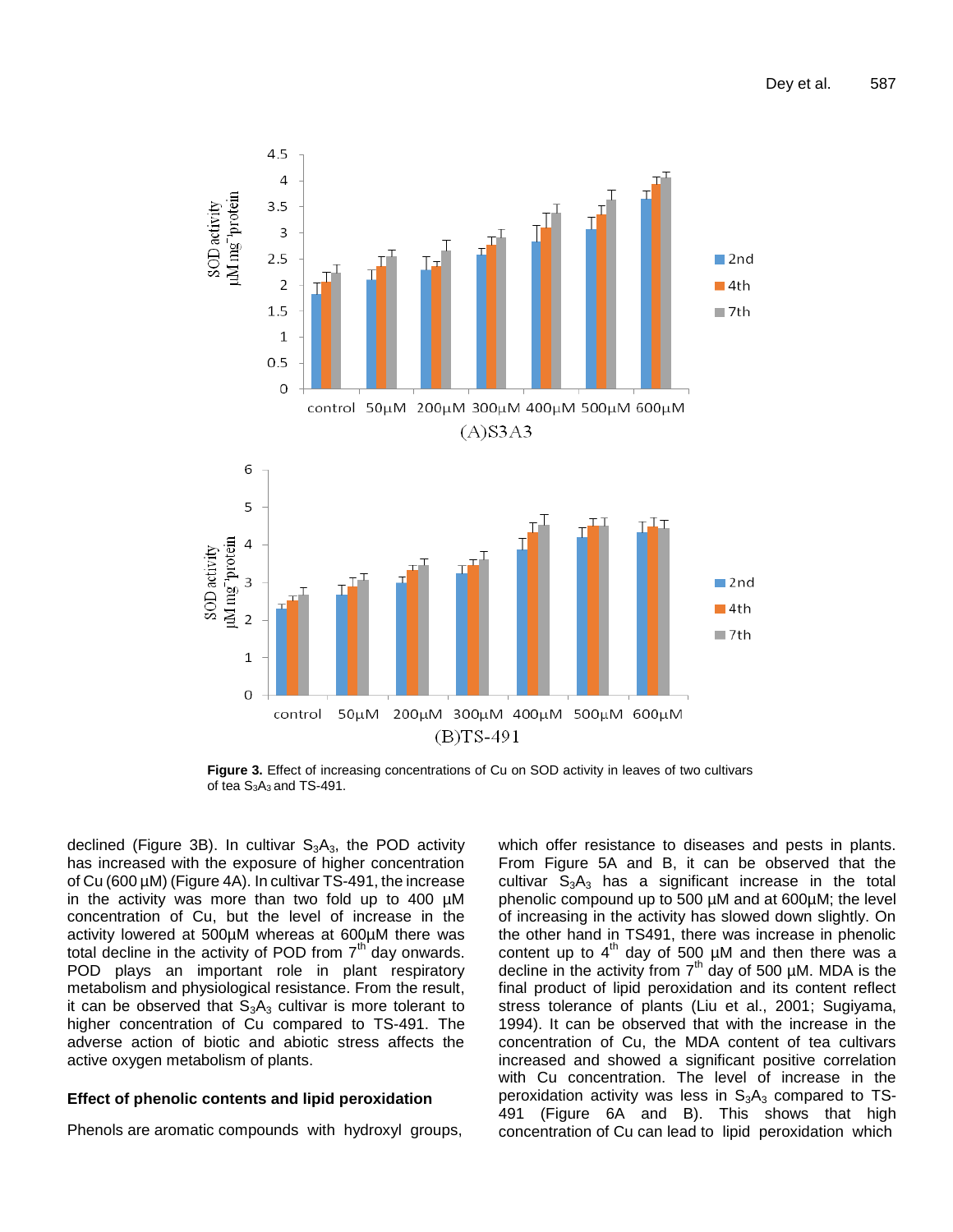

**Figure 4.** Effect of increasing concentrations of Cu on POD activity in leaves of two cultivars of tea  $S_3A_3$  and TS-491.

causes damage to the balance of ROS scavenging activities of tea plants.

# **DISCUSSION**

Heavy metals play a vital role in the physiological process of plants. In trace amounts, several ions are required for metabolism, growth and development which are present in soil or as in growth media. Number of proteins and enzymes are found to contain heavy metals which make them essential for the growth and development of plants and also helps in maintaining the optimum metabolism; but when the amount exceeds, it creates problem in the plants by leading to cellular damage (Avery, 2001; Schutzendubel and Polle, 2002; Gaetke and Chow, 2003). Though Cu is an essential component for both the photosynthetic and respiratory electron chains, but excess of Cu can cause changes in permeability in membrane, chromatin structure, synthesis of protein, enzyme activity, photosynthesis and respiratory processes through its phytotoxic effect and also can causes lipid peroxidation and lead to activation of senescence (Baryla et al., 2000). Cu in Free State binds irreversibly to SH group which are involved in the catalytic action of enzymes (Van Assche and Clisjters,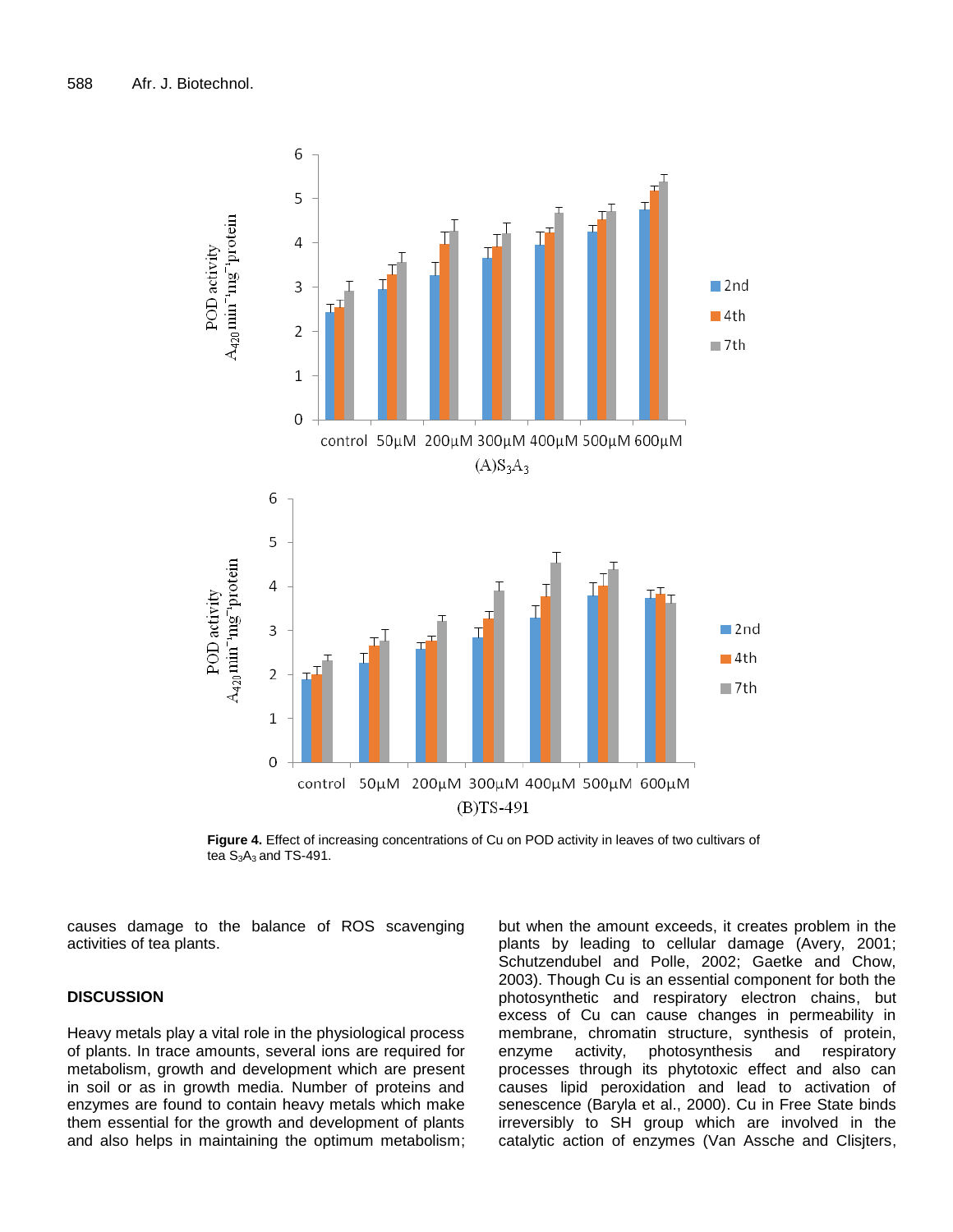

**Figure 5.** Effect of increasing concentrations of Cu on total phenol content in leaves of two cultivars of tea  $S_3A_3$  and TS-491.

1990). In the present investigation, we observed that the chlorophyll content decrease with increase in the concentration of Cu. Other investigators also reported that with increase in the concentration of heavy metals, the activities of photosynthetic enzymes degrade which results in the reduction of chlorophyll content (Thapar et al., 2008). The content of chlorophyll has a close relation with photosynthesis (Liu et al., 2001), Cu ion is inserted directly to the reaction center especially PSII which due to the high irradiance causes direct damage to the reaction center (Kupper et al., 1996, 1998, 2002). Cu can change the pigment and protein composition of photosynthetic membranes and interferes with the biosynthesis of photosynthetic activity. Declination in the chlorophyll content is the primary bio indicator of toxicity of Cu (De Vos et al., 1992). The same result of decrease in chlorophyll content was observed in tea plants when exposed to Cr stress (Tang et al., 2011). Many other authors also observed the same trend of decreasing of chlorophyll content with increase in Cu concentration (Rama Devi and Prasad, 1998; Mohanpuria et al., 2007; Saha et al., 2011). The present study indicates that the excess of Cu concentration decrease the chlorophyll content which in turn can cause inhibition to photosystem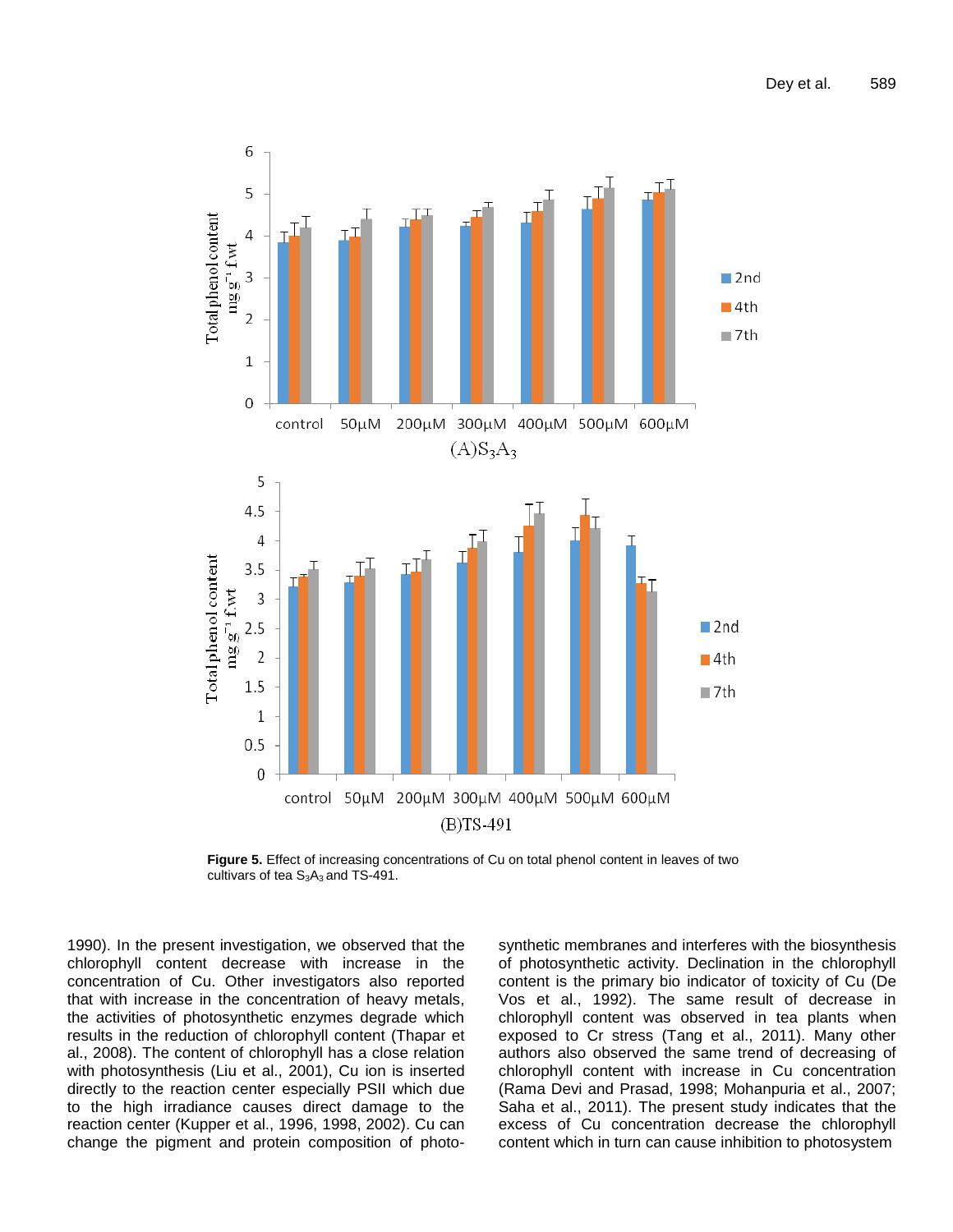

**Figure 6.** Effect of increasing concentrations of Cu on MDA content in leaves of two cultivars of tea S<sub>3</sub>A<sub>3</sub> and TS-491

(Saha et al., 2012).

The different parts of the plants come in contact through the absorption of roots in the solution. In this study, we found that with the increase in the concentration of Cu, the level of it also increased in the different parts of the plants. The roots found to accumulate highest level of Cu as they are in direct contact with the Cu stress present in the nutrient media. The deposition of Cu in organ are in the following order

roots> leaves> stems. The accumulating ability of root was stronger than other parts of the tea plants (Tang et al. 2011). In our study both the cultivars showed different symptoms due to different concentration of Cu and in the later phases of the experiment, the growth of the tea plants were inhibited. Tang et al., 2008 reported the same results when they grow tea plant in nutrient solution incorporated with Cu stress. Cu toxicity was found to affect the growth of *Alyssum montanum* (Ouzounidou,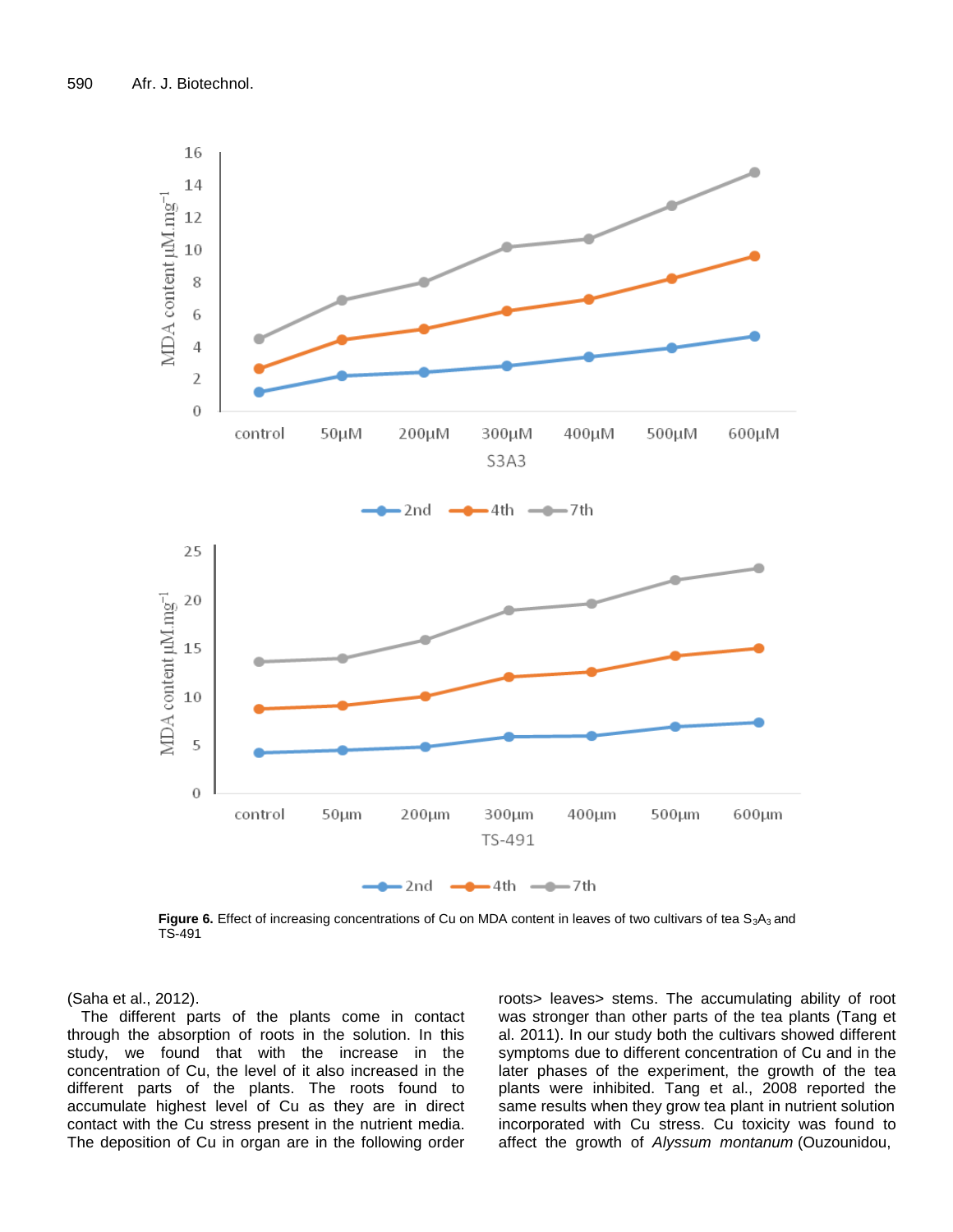1994), Singh and Tewari, 2003 also observed similar results in *Brassica juncea* when treated with Cu.

Many oxidative stresses also get generated due to the accumulation of Cu in higher concentration and this as a whole cause the inhibition in the photosynthetic reactions which has been observed by many authors (Rocchetta and Kupper, 2009). The decreased concentration of the chloroplastic pigments may be the result of reduced synthesis and/or enhanced oxidative degradation of these pigments by the enhancement of oxidative stress (Romero-Puertas et al., 2002). Due to the emergence of reactive oxygen species, there is occurrence of oxidative stress. The ROS are superoxide radicals, hydroxyl radicals, singlet oxygen and  $H_2O_2$ , these damage the cells by degrading the nucleic acids (Pietrini et al., 2003). Increase in the APX activities in tea suggests that the anti-oxidative mechanism induced by Cu was invaded in detoxification of  $H_2O_2$ . Many other authors also observed the increase in APX activities due to accumulation of stress. Accumulation of Cu showed increase in APX activity in *Pheseolus vulgaris* (Gupta et al., 1999) and *Camellia sinensis* (Saha et al., 2011).

Copper was inhibitory to CAT but relatively less effective in producing oxidative damage probably due to the fairly enhanced levels of carotenoids, Cu/Zn SOD, POD and glutathione reductase (GR). CAT is also an important enzyme which catalyses  $H_2O_2$  by breaking down it directly to form  $H_2O$  and  $O_2$ . Initially there was increase in CAT activity in cultivar TS-491 but from  $4<sup>th</sup>$ day, there was decline in the activity. The increase in SOD and decrease in CAT activity in response to excess supply of heavy metals has been widely reported (Chaoui et al., 1997; Pandey and Sharma, 2002; Cho and Seo, 2005; Lombardi and Sebastiani, 2005). The decrease in CAT activity results in the inactivation of its reaction with superoxide ions which leads to weaken the effective detoxification of  $H_2O_2$  (Kono and Fridovich, 1982). Cho and Seo (2005) reported that oxidative stress in response to Cd toxicity is due to  $H_2O_2$  accumulation. Cu toxicity causes oxidative stress by generating oxygen species ROS which as a result cause lipid peroxidation. The oxidative damage in the heavy metal-stressed tea plants could be due to accumulation of  $H_2O_2$  as a consequence of enhanced activity of total SOD and inhibition of CAT. The significant increase in CAT activity at lower concentration with the Cu exposure has also been reported in tea plant (Saha et al., 2011). However, the decrease or unaffected CAT activity due to Cu was reported in oat leaf (Luna et al., 1994), tomato seedlings (Mazhoudi et al., 1997); whereas, significant increase in CAT activity was also reported in *Prunus cerasifera* plantlets due to Cu stress (Lombardi and Sebastiani, 2005). Tang et al., 2011, also observed reduced CAT activity in tea plants due to increase in the Cr concentration.

In the present investigation, we observed increase in SOD activity in both the cultivars with the increase in the

concentration of Cu. SOD is one of the stress resistant enzymes which can catalyze  $O_2$  radicals to  $H_2O_2$  and  $O_2$ . The decrease or increase in the level of these metals causes adverse effect in the activity. The same result has been observed by other authors (Saha et al., 2011; Wang et al., 2004; Hartley-Whitaker et al., 2001). SOD is an important antioxidant enzyme that catalyzes a disproportionate amount of superoxide anion  $(O<sup>2</sup>)$  to hydrogen peroxide  $(H_2O_2)$  (Bowler et al., 1992). Excess supply of heavy metals led to increased accumulation of ascorbate, which is associated with increased activities of APX and GR. The heavy metal-induced oxidative stress also triggers the ascorbate-glutathione cycle for detoxification of hydrogen peroxide which could be a common strategy for counteracting the over-production of the ROS (Foyer and NoCtor, 2005).

Peroxidase (POD) includes a group of specific enzymes such as NAD-peroxidase, NADP-peroxidase, fatty acid peroxidase etc. POD catalyses the dehydrogenation of a large number of organic compounds such as phenols, aromatic amines, hydro-quinone etc. POD catalyses  $H_2O_2$  dependent oxidation of substrates which takes part in improving the mechanical protection in plants (Dong et al., 2006). The present study observes the increase in the POD activity in both the cultivars. In TS-491, increase in the activity was only up to 500  $\mu$ M concentration whereas in  $S_3A_3$  the increase was up to 600 µM. The elevation in the activity of POD shows that it catalyses the  $H_2O_2$  into  $H_2O$  and prevent the accumulation of  $H_2O_2$  and  $O_2$ ; which may be due to ionic micro environment or tissue specific gene expression in plants. The increase in POD helps in reduction of harmful affect caused by the free redicals to structure and function of the membrane (Sun et al., 2006; Pauls and Thompson 1984; Vetanovetz and Peterson, 1990). Saha et al., 2011 also reported the increase in the activity of POD with the increase in the Cu concentration up to 400 µM.

The present study shows the resemblance with the result of Cu stress on tea plant where they showed significant increase in the phenol content below 400 µM concentration (Saha et al., 2011). Phenolic compounds act as reducing agents, hydrogen donor and singlet oxygen quenchers which as a whole make it as an important antioxidant (Rice-Evans et al., 1997). The significant increase in the activity shows that the compound helps in the binding of the heavy metal Cu. The hydroxyls groups of phenol help in chelation by binding heavy metal (Jung et al., 2003). It was reported that phenolic compounds were associated with antioxidant activity and play an important role in stabilizing lipid peroxidation (Yen et al., 1993; Gülçin, 2005).

When the plants are grown under some stress involved in the environment, then excess of free radicals accumulate in the cells which results in the lipid peroxidation